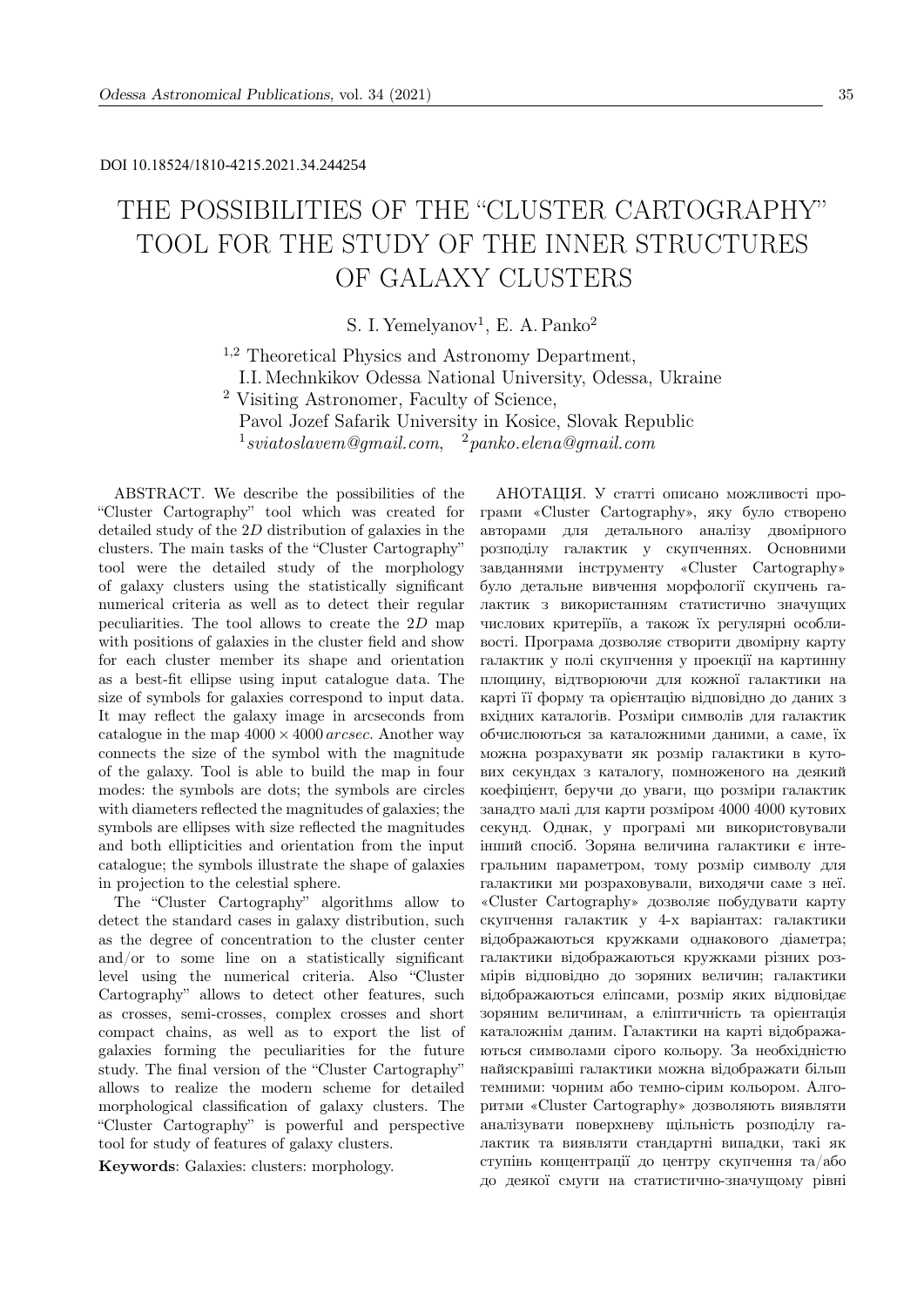за чисельними критерiями вiдповiдно до класифiкацiйної схемi визначення морфологiчних типiв скупчень галактик. «Cluster Cartography» дозволяє також виявляти iншi регулярнi особливостi – хрести, напiвхрести i складнi хрести, компактнi щiльнi ланцюжки, а також експортувати список галактик, що формують особливостi, в окремiй файл для майбутнього дослiдження. Остаточна версiя «Cluster Cartography» реалiзує сучасну розширену схему детальної морфологiчної класифiкацiї скупчень галактик. «Cluster Cartography» є потужним i перспективним iнструментом для вивчення особливостей скупчень галактик.

Ключовi слова: галактики; скупчення; морфологiя.

## 1. Introduction

The positions of galaxies in galaxy clusters reflect the evolution of the local structure of the Universe. Galaxies were and remain the confident optical markers of structure of more massive cluster components – dark matter and intracluster gas.

Classical morphological schemes roughly describe the inner structure of clusters. Bahcall (1999) and also Panko (2013, 2015) executed common comparison of the prevailing schemes of the morphological classification of galaxy clusters. Panko (2013) based on Bautz and Morgan (1970) and Rood and Sastry (1971), as well as Strubble and Rood (1982) system proposed own approach for classification. In this generalized approach the morphological types corresponding to cluster "concentration" (from  $C$  – compact, to  $I$  – intermediate, and  $\hat{O}$  – open), having or not "flatness" signs"  $(L \text{ with } \text{digit from } 5 \text{ to } 11 \text{ corresponded to } \text{weight})$ of overdense stripe relative to diameter of cluster). The role of brightest cluster members (as a development of L´opez-Cruz at al., 1997 and particularly Oemler, 1974, classifications) is indicated too. Clusters having cD galaxy in the center are referred as cD type. Cluster with several bright galaxies having a special role is referred as BG with the number of such galaxies after BG sign  $(BG/4, f\text{or example if } 4 \text{ galaxies emphasize})$ linear substructure in the cluster).

The detailed study of the inner structure of galaxy clusters having different kinds of peculiarities allows to detect some new special types of regular ones. They are crosses/semi-crosses (X- and Y-type overdense regions) and short compact chains or curved bands (Panko et al., 2018; Panko et al., 2019; Panko et al., 2021). All these types of regular substructures in galaxy clusters can be detected in the final version of "Cluster Cartography" tool (CC hereafter) based on the numericalcriteria.

The Hubble mix in a cluster is one more essential parameter describing the part of elliptical and disc (spiral and lenticular) galaxies in the cluster (E/D

ratio). This ratio one can be viewed as indicator of the evolutionary stage. Oemler (1974) divided the galaxy clusters to of "spiral rich", "spiral poor" and "cD" clusters; Butcher and Oemler (1978, 1984) directly noted the evolution of galaxies in the clusters: the fraction of blue galaxies is found to be higher in distant clusters ("Butcher-Oemler Effect"). In the regular clusters (BM types I, I-II, and II) the galactic content E:S0:S is 3:4:2, for intermediate clusters (BM II and IIIII) the E:S0:S content is 2:5:3, and for open clusters (BM IIIII, III) the E:S0:S content is 1:2:3 (Bahcall, 1996, survey paper). Th E:S0:S (E/D) ratio can be viewed as an indicator of the evolutionary stage of galaxy clusters.

As the first step for estimating the value of E/D ratio we can use the ellipticities of galaxies in case when morphological types of galaxies are not known. The possibility to estimate the excess of disc galaxies in the cluster is realized in CC too.

# 2. Base observational data and CC input format

We created the CC tool for work with the data of "The Catalogue of Galaxy Clusters and Groups" by Panko and Flin (2006), hereafter PF catalogue. The information of galaxies corresponds to the list of galaxies of the Muenster Red Sky Survey (Ungruhe et al., 2003), hereafter MRSS.

MRSS covers an area of about 5000 square degrees with galactic latitudes  $b < -45^{\circ}$  (Ungruhe et al., 2003). It's a result of scanning of the 217 plates of Southern Sky Atlas R (ESO) by  $PDS2020GM^{plus}$ . The list of galaxies contains about 1200000 within the magnitude limit  $m \leq 18.3^m$ . The last value is the limit of the MRSS completeness.

Our main data set is 460 PF galaxy clusters with the richness of 100 and more galaxies in the cluster field. These rich clusters have no boundary effects connected with the edges of the MRSS region. The edges are weighed down by the influence of the Galaxy and we excluded some clusters from our analysis.

We have the list of galaxies with MRSS parameters for each cluster. For each galaxy we have: the identifier (number in plate), axes of galaxy image in arcsec and its ellipticity  $E$  in best-fitted ellipse approximation, the positional angle of major axis,  $r_F$  magnitude with and without estimated extinction and equatorial coordinates. Note, the level of extinction is not significant for our 460 clusters.

Taking into consideration the another catalogs which can contain another data in another formats, we assumed the CC input data in the next format: rectangular coordinates X,Y; size of the symbol, the major and minor axes, ellipticity and positional angle of major axis for each galaxy. We adapt the data from PF and MRSS catalogues to the input format. Another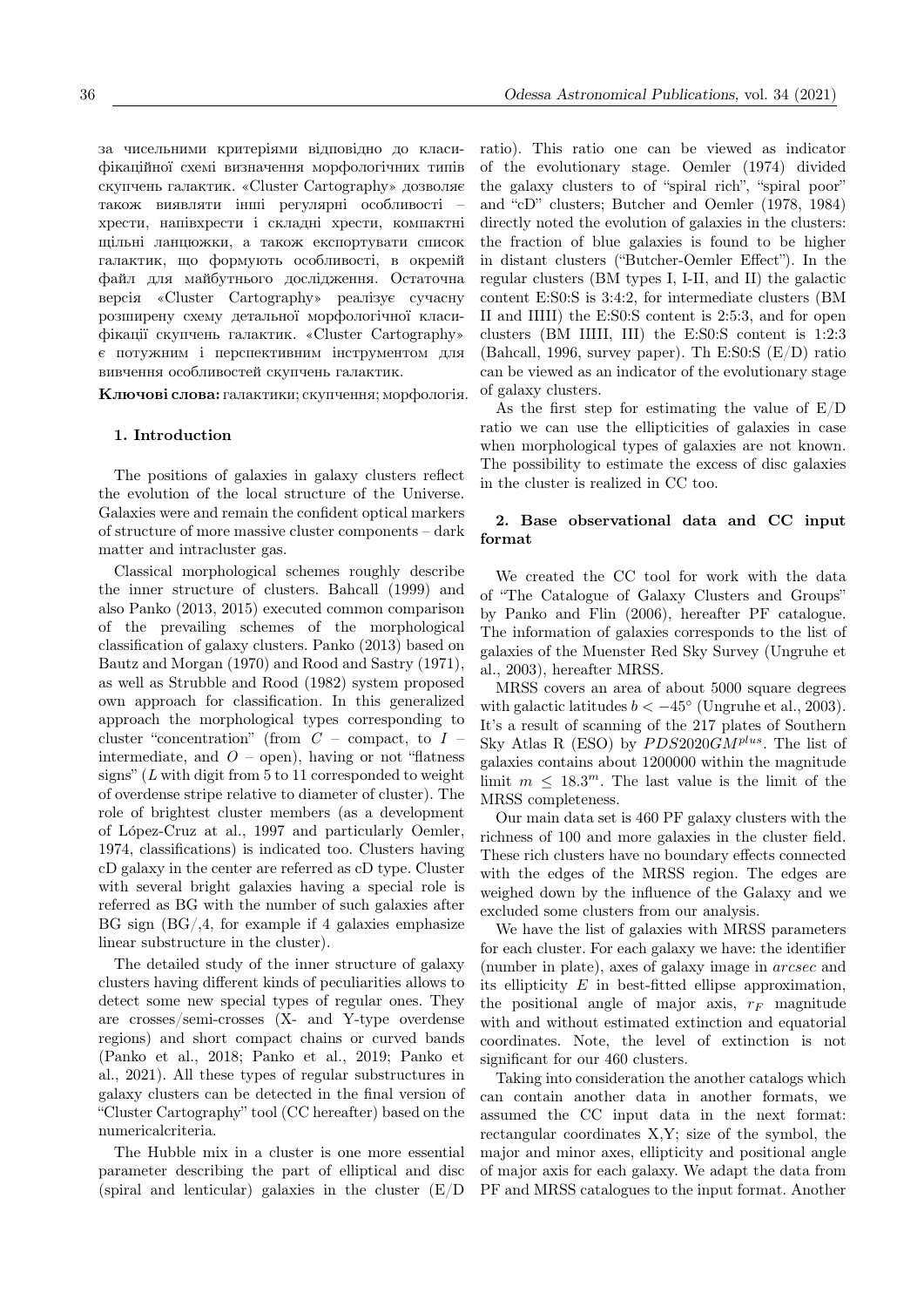

Figure 1: The image of PF 0016-5711 field (ESO Science Archive  $\circled{c}$  and CC map in the same scale. In the map only galaxy cluster members are shown and the brightest galaxies are black. Weak galaxies in the image (on left) are not clearly seen, but we can recognize theirs in the map

data must be transformed to CC input data format too.

The transformation of the catalogue data included three steps. At the first one we recalculate the equatorial coordinates  $\alpha$  and  $\delta$  to rectangular coordinates  $X$  and  $Y$  by usual way:

$$
X = -206206 \frac{\cos\delta\sin(\alpha - \alpha_0)}{\sin\delta\sin\delta_0 + \cos\delta\cos\delta_0\cos(\alpha - \alpha_0)} \quad (1)
$$

$$
Y = 206265 \frac{\sin\delta\cos\delta_0 - \cos\delta\sin\delta_0\cos(\alpha - \alpha_0)}{\sin\delta_0\cos(\alpha - \alpha_0)}, \quad (2)
$$

$$
Y = 206265 \frac{1}{\sin \delta \sin \delta_0 + \cos \delta \cos \delta_0 \cos(\alpha - \alpha_0)}, \quad (2
$$

were  $\alpha_0$ ,  $\delta_0$  are the coordinates of center of cluster;  $\alpha$ ,  $\delta$  – the coordinates of galaxies; 206265 is the number of arc seconds in 1 radian and minus corresponds to different directions for  $\alpha$  and X-axis. The galaxies after this step are shown in the map as dots.

The second step is determination of the symbol size. The angular sizes of PF galaxy clusters are about 2500 arcsec, some clusters are bigger. We selected the size of  $4000 \times 4000$  arcsec for CC map and only 1 PF clusters is too big for it. The size of the symbol must correspond to the scale of map and physical parameters of galaxy. It can be size of galaxy image in the arcseconds in MRSS scans multiplied to some coefficient due to the real sizes of galaxies allowto show theirs only as dots. We suppose the magnitude of the galaxy is it's integral parameter. We recalculate the magnitude  $m$  to characteristic  $m'$ :

$$
m' = 3 \cdot 2^{0.6(18.5 - m)} + 6. \tag{3}
$$

All numerical coefficients were selected taking consideration both scale of map and typical magnitudes of galaxies for the best visualization. Other catalogues will require to check these values or to determine another ones. The  $m'$  as the diameter of the symbol allows to show relative sizes of galaxies.

The last correction for symbols in the map was transformation circles to ellipses. The axes ellipse are



Figure 2: The main CC window with the input data in the table and the cluster map built for the PF 0020- 4224 in C.M.1 mode. The brightest galaxies have BG indicators 1 and 2 and are shown as black and dark grey in the map

calculated from  $m'$  as transformation of the circle with diameter  $m'$  to the ellipse with the same area. It connects sizes of symbol axes with galaxy magnitude.

$$
A = \frac{m'}{\sqrt[4]{(1 - 2E + E^2)}}, \ B = \frac{(m')^2}{A}, \qquad (4)
$$

were  $E$  is the ellipticity of the galaxy image, namely  $E = 1 - \frac{B}{A}$ . The last step allows to visualize the galaxy cluster with magnitudes and orientations of cluster members for visual control of results.

CC is able to build the cluster map in four modes (see too Panko and Emelyanov, 2015):

- all symbols for cluster members are dots (circles having the same sizes), the button C.M.3 in the Fig. 2;
- all symbols are circles and the symbol size corresponds to magnitude of galaxy, the button C.M.2 in the Fig. 2;
- the symbol size corresponds to magnitude of galaxy and each symbol illustrates the galaxy shape and orientation in the projection on the celestial sphere, the button C.M.1 in the Fig. 2;
- the symbols illustrate the galaxy shape and orientation in the projection on the celestial sphere, but size of symbol corresponds to galaxy size in arcseconds (using input set with X, Y calculated from the axes of galaxy image in arcseconds and button C.M.1).

In Fig. 1 we can compare the real image of the PF 0016-5711 field (left) with the CC map given in the same scale. The symbols in the map look big, however 9 galaxies in PF 0016-5711 have magnitudes  $m \leq 15^m$ .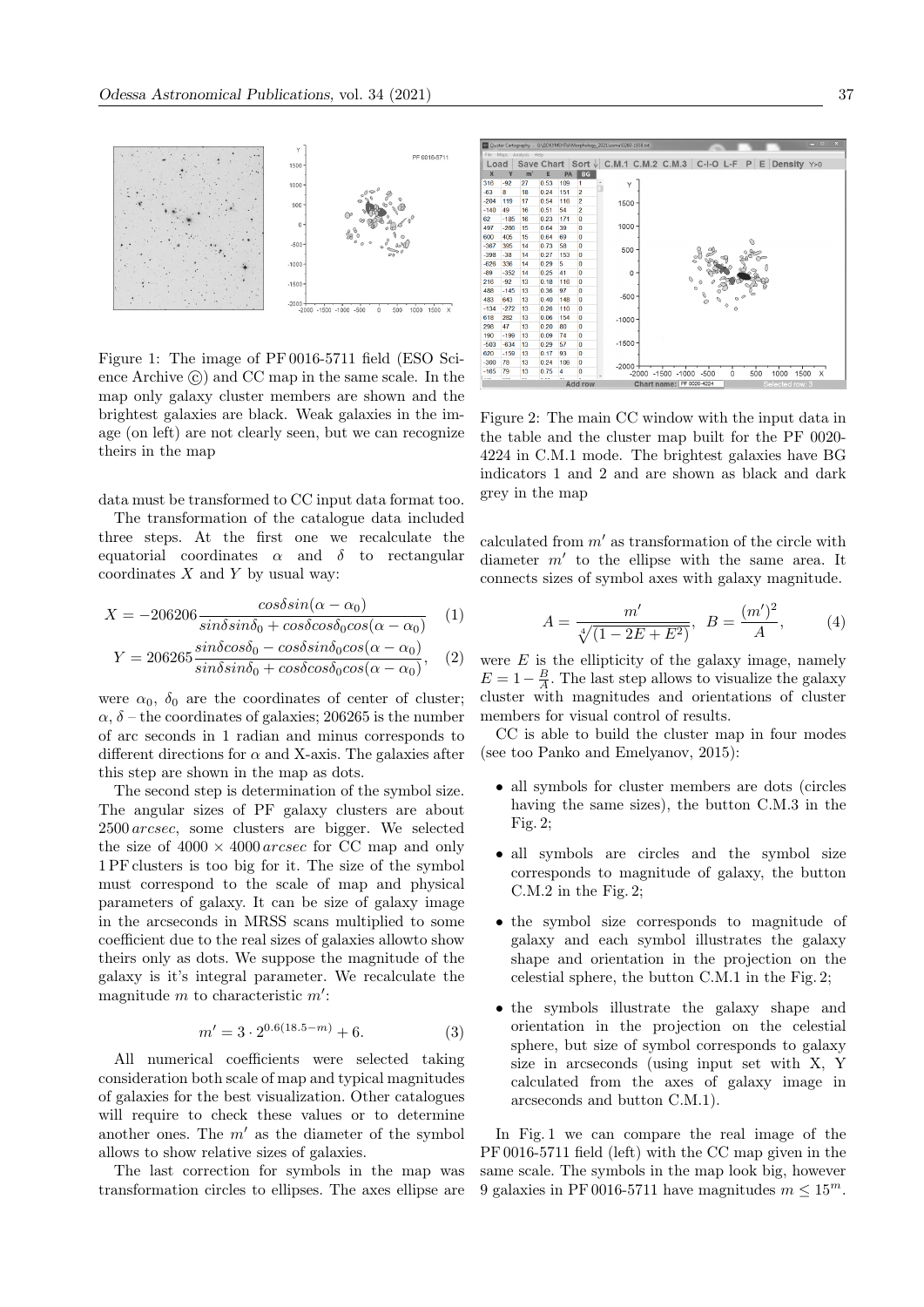

Figure 3: The examples of the analysis of cluster' features: *a*) 23% of galaxies located in 1*/*25 part of the cluster area – C-type; *b*) no central concentration and 33% of galaxies located in middle stripe from 9 ones – OL9 cluster; *c*) X-type peculiarity, the distribution of densities in the "lighthouse beam" histogram has 4 maxima and corresponded L9 and L5 histograms are shown this type clearly. The map for this cluster is shown in Fig.2

Cluster PF 0016-5711 was selected for illustration as having enough number of bright galaxies, which do not look like star-like objects on the fragment of astroplate. For typical clusters the size of symbols in maps is adequate.

#### 3. Cluster Cartography Possibilities

CC tool allows to determine the morphological type of galaxy cluster taking into consideration all features of distribution of galaxies in a cluster field. The main window of the CC is shown in Fig. 2. Previous step is the visual estimation of the presence of the features in the distribution of galaxies in the cluster (button "Density" in the Fig. 2). In this mode CC counts the galaxies in square sells and shows the results by intensity of color in dependence of the number of galaxies in sell. User can set the size of sell.

On the first step (the button CIO in the Fig. 2) user must set the size of the possible overdense region from 0.1 to 0.33 of diameter of the cluster. Then CC scans automatically the cluster field and finds the position of the overdense region. Sometime the compact overdense region is not located in the cluster center with coordinates 0, 0. It is connected with the method of cluster members detecting. The cluster search in the MRSS was executed by corn of the VGCF package (Voronoi Galaxy Cluster Finder), an automatic procedure for the identification of galaxy clusters (Ramella et al., 2001). The procedure allows to detectthe convex overdense region of arbitrary shape using only local contrast above the background (Panko and Flin, 2005, 2006). As a result, the geometrical center of the overdense region does not match with the position of the physical center of the cluster. Moreover, sometimes the central overdense region has a complex structure with 2 compact areas. CC allows to detect each of them.

At the same time CC calculated the normalized densities in the annular concentric regions (Fig.  $3, a$ ). The results are shown as histogram and can be exported as numerical data. Based on this information the user attributes the cluster as O, I or C type. User has the possibility to set the location of the overdense feature center and radius for detecting additional local overdense nodes in the cluster field.

The second step (the button LF in Fig. 2) allows to detect the linear substructure as an overdense stripe. The user must set width of possible overdense stripe only as  $1/11$ ,  $1/9$ ,  $1/7$  or  $1/5$  of diameter of the cluster. The value 1/3 was reserved in CC too, it is not useful in real analysis. The mask for analysis will have 11, 9, 7, or 5 zones for count of galaxies (Fig. 3,b). For C and I-type clusters the central part in the middle zone is excluded, because the presence of central concentration can distort the calculations and histogram. The mask rotates with the step  $1^\circ$ and CC calculates the normalized densities in each zone. The results are shown as histogram and can be exported as numerical data. Based on this information the user attributes the cluster as  $L(N)$  type, where N